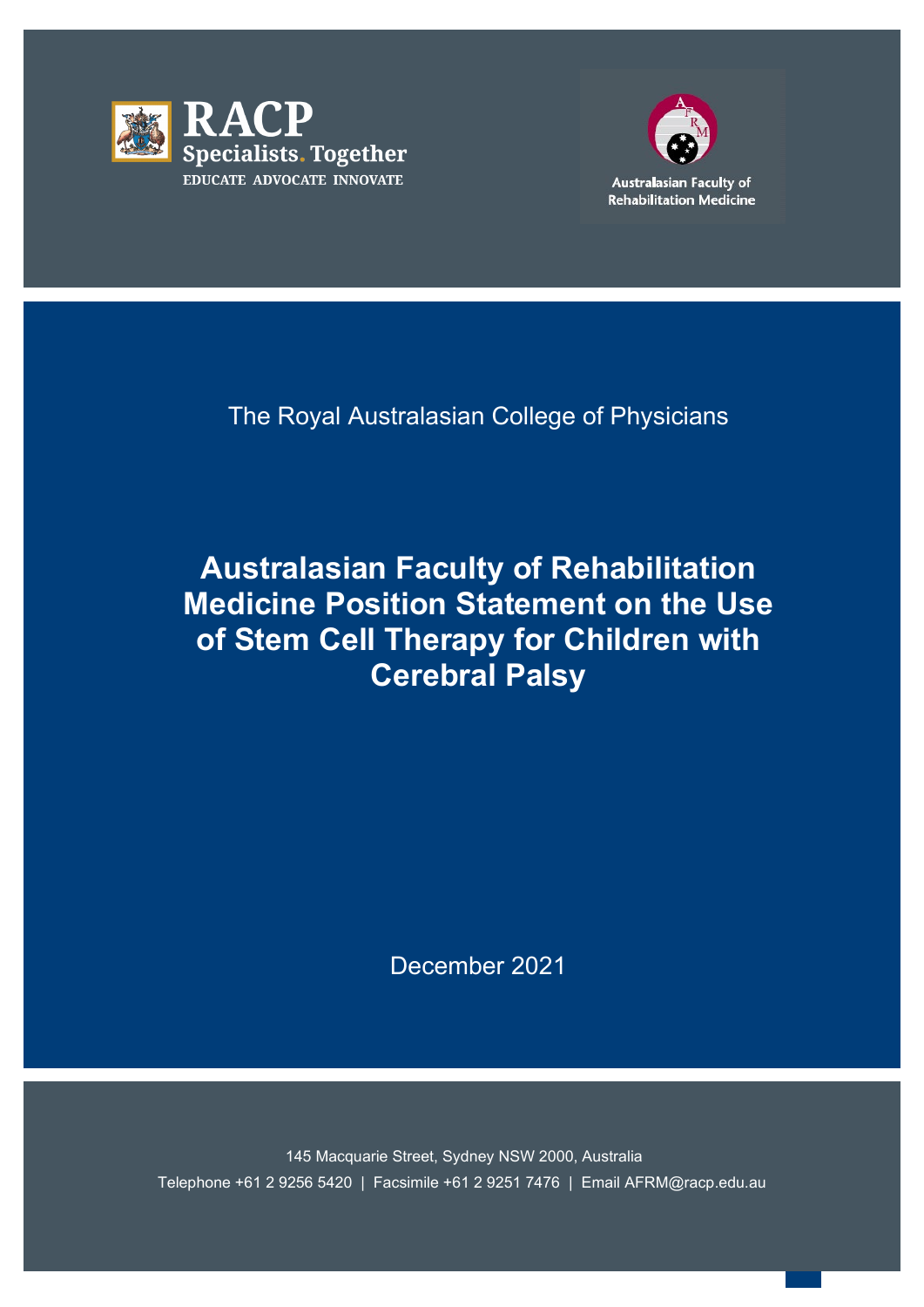# **Contents**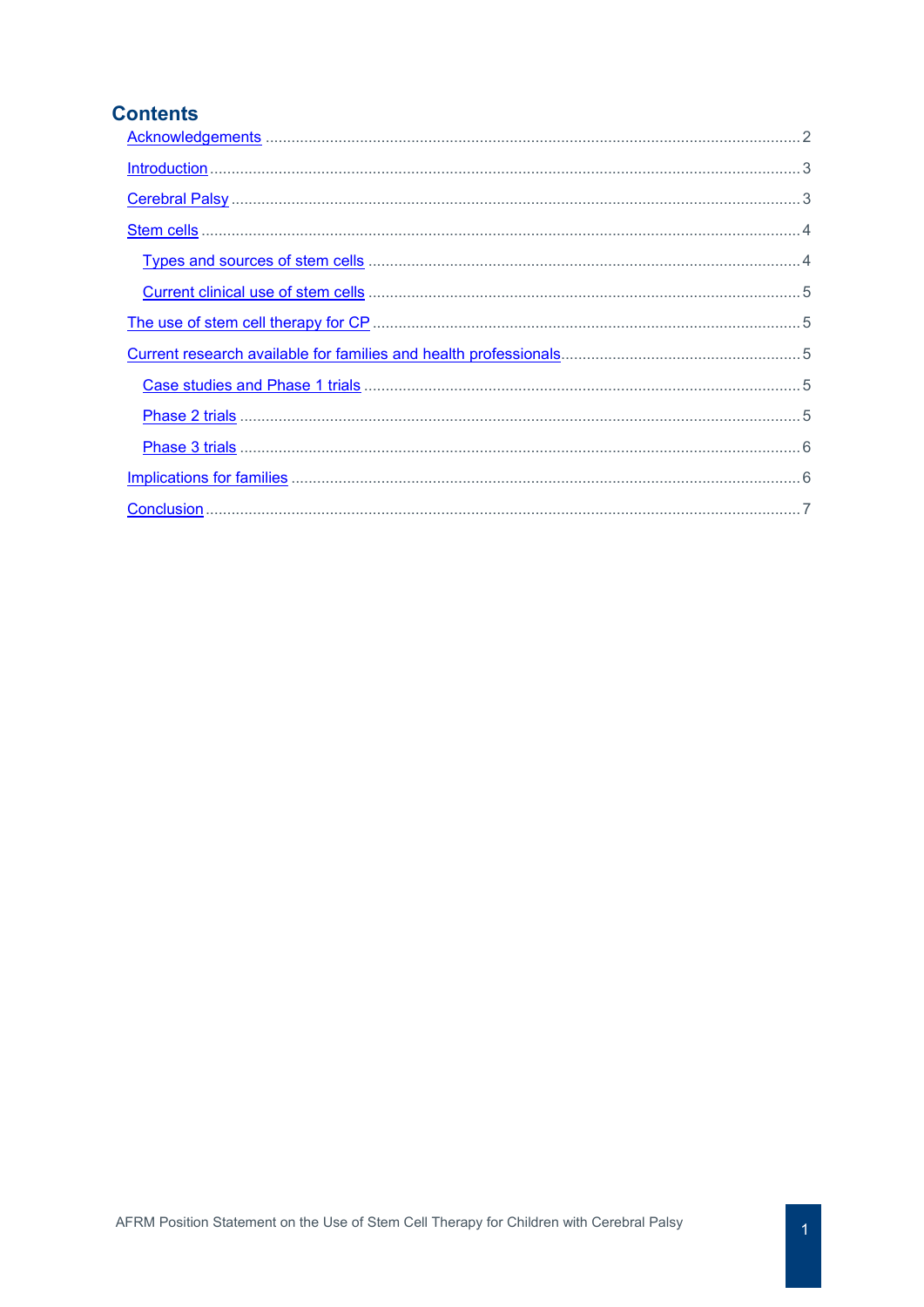# <span id="page-2-0"></span>**Acknowledgements**

The Royal Australasian College of Physicians (RACP) and the Australasian Faculty of Rehabilitation Medicine (AFRM) would like to acknowledge all members of the Stem Cells Working Group who contributed to this document, and particularly those who led the development:

- Dr Kim McLennan FRACP, FAFRM (Chair)
- Dr Lisa Copeland FRACP, FAFRM
- Professor Michael Fahey FRACP, PhD
- Professor Megan Munsie, PhD
- Professor John Rasko AO, FRACP, FRCPA, FFSc (RCPA), FAHMS, PhD
- Professor Dinah Reddihough AO, FRACP, FAFRM
- Dr Timothy Scott FRACP, FAFRM

This work was supported by the RACP's Policy and Advocacy Team, in particular Ms Bella Wang, Policy and Advocacy Officer.

<span id="page-2-1"></span>The AFRM and the RACP are grateful to the AFRM Policy and Advocacy Committee, Paediatric and Child Health Division Policy and Advocacy Committee, Paediatric Rehabilitation Special Interest Group, Chapter of Community Child Health, RACP Consumer Advisory Group, Australasian Academy of Cerebral Palsy and Developmental Medicine, Cerebral Palsy Alliance and its consumer representative, for their feedback and comments during the development of this document. All feedback and comments have been carefully considered in producing the final version of this document.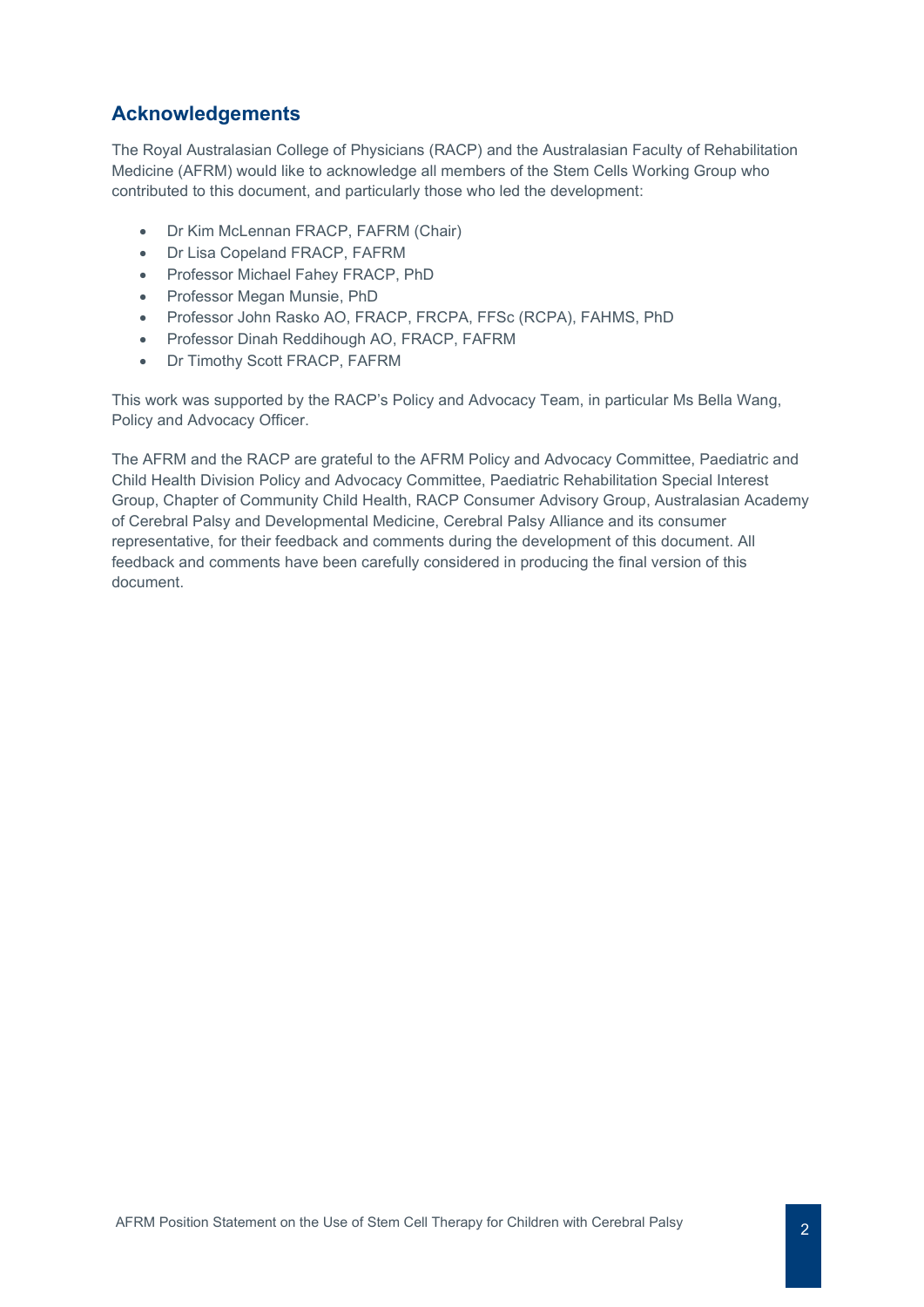## **Introduction**

In the quest to improve the health and well-being of individuals with cerebral palsy (CP), stem cell research is seen as a high priority by Australian and Aotearoa New Zealand families/ whānau, researchers and health professionals (1). Progress in stem cell science, together with success in blood stem cell transplants for other conditions, has led to investigation of these interventions for CP. Whilst there is currently no proven, nor approved, stem cell or cell-based intervention for CP, a number of clinical trials have been undertaken and more research is being published in the area.

Health professionals may be asked by individuals with CP and their families about possible stem cell interventions but lack summary information about current medical research to enable informed discussion. This position statement provides a brief introduction and a concise summary of the current clinical research landscape on stem cell treatments for CP to support discussion between physicians and their patients.

## **Summary of RACP Recommendations**

The RACP acknowledges that many individuals with CP and parents or caregivers of children with CP are seeking stem cell interventions. At present, various cell types have been tested in Phase 1 and Phase 2 trials, but Phase 3 trial data is yet to be completed. The RACP recommends that stem cell and other cell-based interventions for CP should only be provided as part of well-designed clinical trials. Registered clinical trials with respect to stem cell treatments for CP can be accessed via [NIH ClinicalTrials.gov.](https://clinicaltrials.gov/ct2/results?recrs=&cond=Cerebral+Palsy&term=Stem+cells&cntry=&state=&city=&dist)

# <span id="page-3-0"></span>**Cerebral Palsy**

CP is an umbrella term describing a group of conditions that together constitute the most common cause of physical disability in childhood. There has been a recent reduction in rates in Australia, from 2.1 in 1995-97 to 1.4 children per thousand live births/neonatal survivors in the 2010-12 period (2).

CP is defined as:

- A permanent disorder of the development of movement and posture causing activity limitation
- Due to a non-progressive disturbance that occurred in the developing foetal or infant brain
- Predominantly a motor disorder often accompanied by disturbances of sensation, perception, cognition, communication and behaviour; epilepsy and secondary musculoskeletal problems (3).

CP is described by motor type (e.g., spastic, dyskinetic), motor distribution (e.g., unilateral, bilateral) and by functional scales such as the Gross Motor Function Classification System (GMFCS) (4).

<span id="page-3-1"></span>There are many risk factors for CP including genetic predisposition, disorders of early brain development, and infectious, inflammatory, cardiorespiratory, traumatic or vascular insults that may occur at any time during pregnancy or in infancy (5). There is no cure for CP, but treatments and therapies are available to improve function and quality of life for those living with CP (6)**.**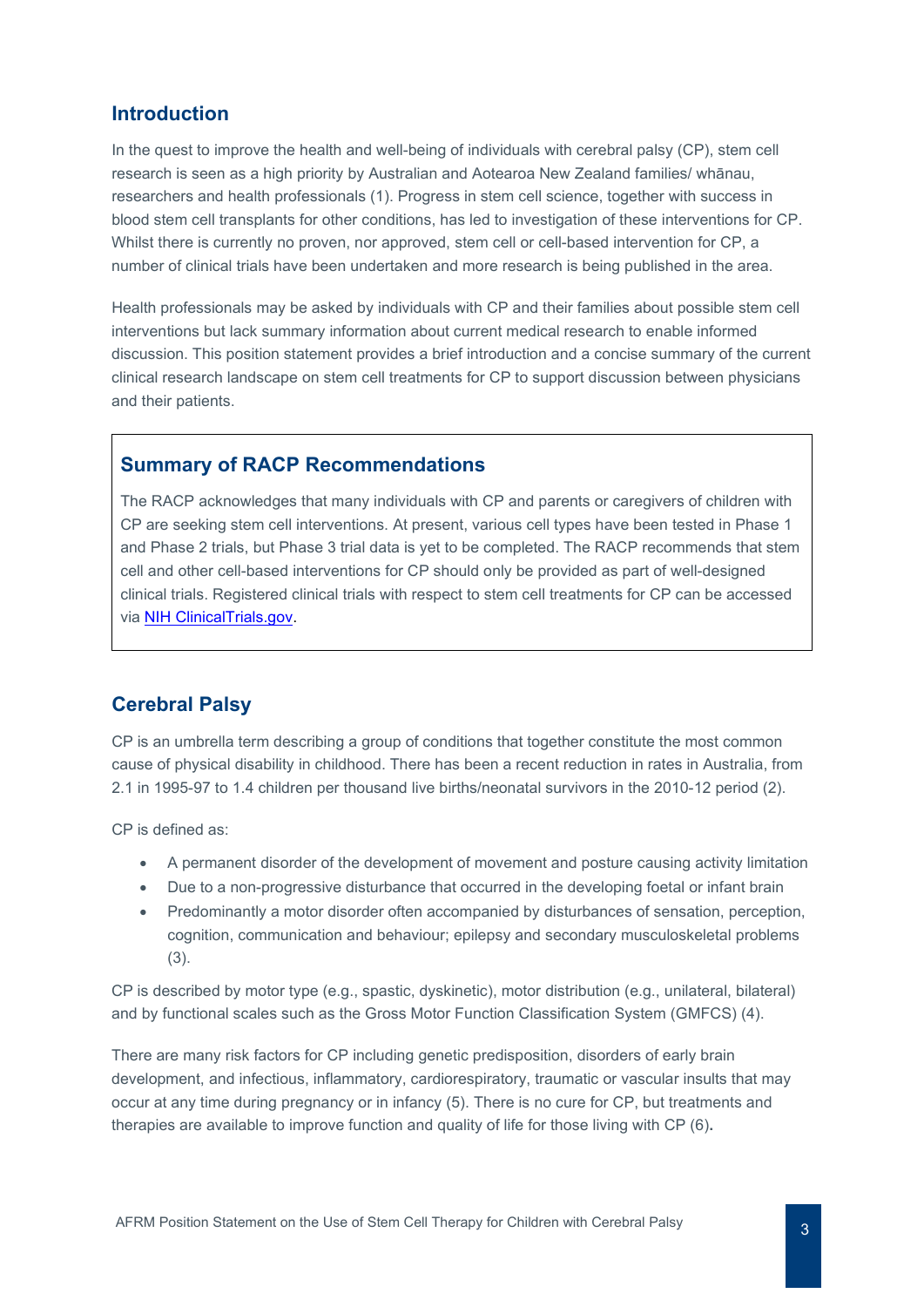# **Stem cells**

Stem cells are precursor cells that have the capability of either dividing into identical stem cells (selfrenewal) or developing into many different specialised cell types in the body (differentiation), for example blood cells, muscle cells or nerve cells (7). As such, stem cells play an important role in growth and development, as well as replenishment and repair. Stem cells occur at all stages of human development, from embryo to adult, but their versatility and numbers change with age (8).

### <span id="page-4-0"></span>*Types and sources of stem cells*

The classification of stem cells can be based on their source of origin or their potential to differentiate into other cell types. Types of stem cells include:

- *Embryonic Stem Cells (ESC)*  pluripotent cells obtained from early human embryos. ESCs have the potential to differentiate into all of the cell types in the body. Creation and use of these stem cells involve the destruction of a human embryo and raises ethical issues. Their developmental capacity also raises concerns about their increased risk of tumour development.
- *Adult stem cells*  also called tissue stem cells; found in the organs and tissues of our bodies, including foetal, neonatal and adult tissues. They typically can only generate the types of cells for the specific tissue or organ in which they reside.
- *Induced pluripotent stem cells* are another type of pluripotent stem cell. These stem cells are made in the laboratory by converting a body cell back to a type of cell very similar to ESCs. While these stem cells do not have the same ethical issues associated with their creation, their capacity to readily differentiate means that these stem cells can carry the risk of developing into tumours if not appropriately prepared.

Other cells that are being investigated for CP include:

- *Haemopoietic stem cells (HSCs)* are multipotent cells which can be derived from bone marrow or umbilical cord blood and have been shown to reconstitute blood cells and also support immunomodulation.
- *Mesenchymal stromal cells (MSCs)* are multipotent cells which can be derived from multiple tissues including from bone marrow, umbilical cord blood and placenta. MSCs differentiate into cells such as bone, fat and cartilage. These cells are very unlikely to differentiate into functioning neural cells and instead are highly-immunomodulatory and release trophic factors.
- *Umbilical cord blood (UCB)* contains many types of cells including HSCs, MSCs, immunomodulatory and neurotrophic factors.
- *Neural precursor cells* are multipotent cells found in the human central nervous system and can develop into nerve cells or supporting cells (e.g., olfactory ensheathing cells, neural progenitor cells).
- *Endothelial progenitor cells (EPCs)* are present in peripheral blood and umbilical cord blood. EPCs have been shown to induce neovascularisation.

Regardless of source and cell type, cells for transplantation can be classified as **autologous** (derived from the patient) or **allogeneic** (derived from a donor). When using an allogeneic source, consideration of whether cell engraftment is needed, the immune system of the recipient and if treatment might pose risk of rejection is important (9).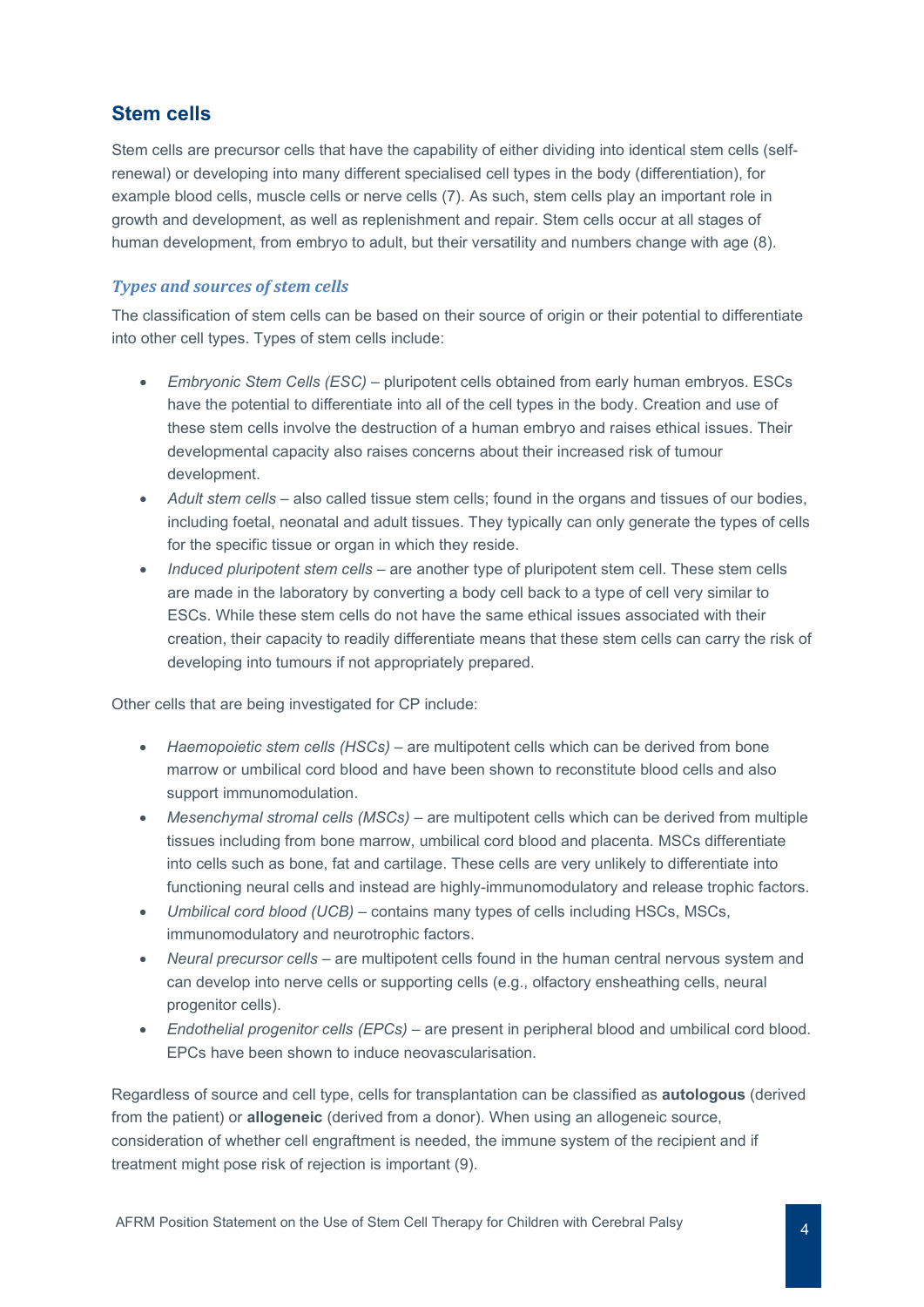#### <span id="page-5-0"></span>*Current clinical use of stem cells*

In the past 50 years, HSCs or blood stem cells have been successfully used to treat people with leukaemia, lymphomas and other rare blood diseases. In 2020, almost 1.5 million hematopoietic cell transplants have been performed in more than 1,500 transplantation centres the world over (10, 11). Previously referred to as bone marrow transplants, now over 50,000 people worldwide undergo a blood stem cell transplant each year (12). This information forms the cornerstone and proof that stem cell therapies using adult stem cells can work.

There is recognition that rare cells in many tissues and organs function as stem cells. Researchers hope that these cells can be used in regenerating damaged tissues throughout the human body. For example, stem cells in bone, skin and the cornea can be safely harnessed to assist in treating diseases affecting these organs (13). Other clinical applications are still being developed and evaluated in clinical trials. Failure to administer the right type of cells may lead to unacceptable risks and adverse effects (13, 14).

### <span id="page-5-1"></span>**The use of stem cell therapy for CP**

Stem cells have generated considerable interest as a possible therapy for CP due to their potential to replace, support or repair damaged brain tissue. While originally it was thought that a wide range of adult stem cells and progenitor cells might be able to differentiate into nerve cells or supportive cells when transplanted into the body, this characteristic appears to be limited to the neural stem cells within the brain (15). However, the administration of stem cells and other types of cells may prevent some of the damage to the brain by modifying the inflammatory response (16-18) and protect nerve cells from death (19, 20). Some types of stem cells may also help the brain to improve blood flow by forming new blood vessels and producing trophic factors (21, 22). How to harness these potential therapeutic benefits remains a focus of ongoing research activities.

### <span id="page-5-2"></span>**Current research available for families and health professionals**

The following presents a brief overview of current clinical research into stem cell treatments for CP. Consumer information about definitions of the phases of clinical trials can be found on the Australian Government [website.](https://www.australianclinicaltrials.gov.au/what-clinical-trial/phases-clinical-trials)

#### <span id="page-5-3"></span>*Case studies and Phase 1 trials*

There are numerous case reports and published Phase 1 studies which address the feasibility and safety of stem and other cells in children with CP. Studies have assessed peripheral infusion of UCB, both autologous (23) and allogeneic (24, 25), and have concluded that these infusions are safe and generally well tolerated. A pilot study of peripherally administered UCB has been undertaken recently in Australia (26). Studies have also assessed the feasibility of introducing intrathecal and intraparenchymal mesenchymal cells (27, 28) and bone marrow or peripheral blood derived mononuclear cells (29-35). None of these phase 1 trials were designed to prove efficacy.

#### <span id="page-5-4"></span>*Phase 2 trials*

A number of phase 2 controlled trials have been published assessing the efficacy of stem and other cells in CP. Studies have used autologous UCB (36), allogeneic UCB (37, 38), UCB mesenchymal or mononuclear cells (39), bone marrow (40) or peripheral blood (41) and neural-like cells (42, 43). Within these studies, cells have been delivered into the peripheral bloodstream (36-39, 41),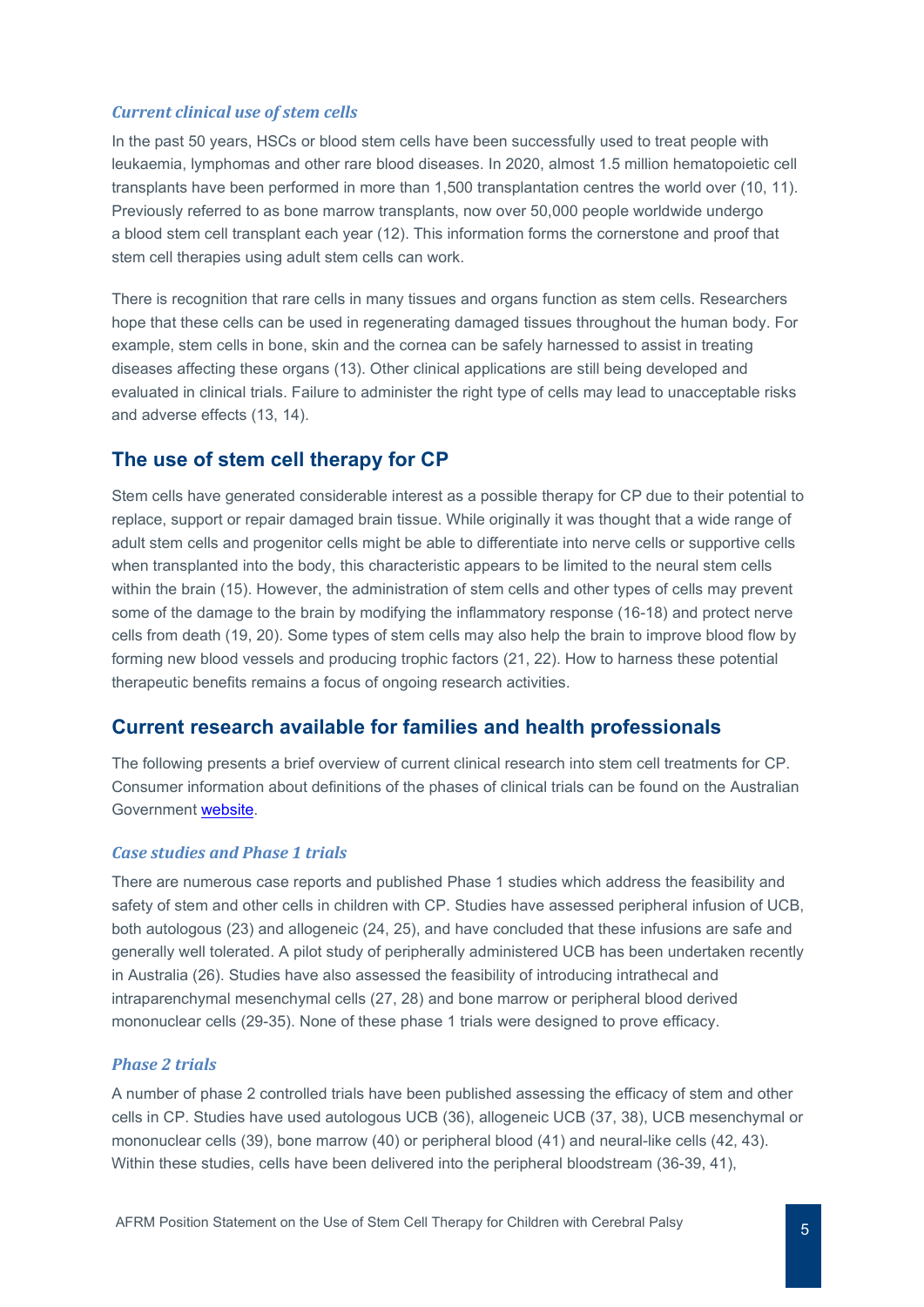intrathecally (40) or directly into the ventricles or brain (42, 43). In one study, immunosuppression was used in the patients receiving allogeneic cells (37). Serious, low frequency adverse events were reported in two studies (37, 43). Improvements in gross motor function in treatment groups have been reported at short term follow-up (37-43). Limitations of published phase 2 trials include inadequately defined patient populations in terms of the type and severity of CP, wide age range and varied outcome measures (37-41, 43).

Systematic reviews of phase 2 trials with meta-analyses suggest modest gains in gross motor function, particularly in studies of umbilical cord blood (44-46). However, marked heterogeneity between studies preclude a firm conclusion on the interventional effect of stem cells.

#### <span id="page-6-0"></span>*Phase 3 trials*

Worldwide only a small number of children have been involved in published studies assessing the efficacy of stem cells and other cell interventions in children with CP (47). At the current time, there are no published large Phase 3 trials of stem cells or other cells in CP (47). Highly powered trials with rigorous methodologies are essential to ascertain whether stem cells will be a viable treatment for children with CP.

### **Implications for families**

Potential use of cellular-based intervention for children with CP have been studied in a number of clinical trials, predominantly in Phase 1 and Phase 2, with published results varying in both quality and effect size. Comparison of study findings is challenging due to the variety of cell types, administration techniques, concomitant treatments, outcome measures used and study methods.

Individuals with CP and their families and carers may seek stem cell infusions in the hope of improved outcomes. These include the use of unproven interventions outside of clinical trials, or through commercial clinics. It is critical to recognise that for individuals with CP and their families and carers, delineating between proven and unproven cell-based interventions, as well as novel stem cell or related interventions currently being assessed in clinical trials, can be challenging. Equally important is the recognition that many of those providing unproven interventions outside the clinical trials framework are operating in jurisdictions where appropriate regulatory oversight and enforcement is limited or absent (48).

Where families and carers have chosen to access stem cell intervention outside of a trial they should be encouraged to share their experience with their treating clinician. Such decisions should not impact on ongoing care.

Families and carers should consider the following factors and discuss them with their treating clinicians.

#### *Knowledge gaps*

There remain critical gaps in current knowledge on stem cells and other cell-based interventions for CP. The exact mechanism by which peripherally delivered cellular interventions may improve neurological function is still unknown. It is not yet clear what is the best source and cell type to use, the timing of treatment, the dose, mode of delivery and whether adjuvant therapy is needed. For these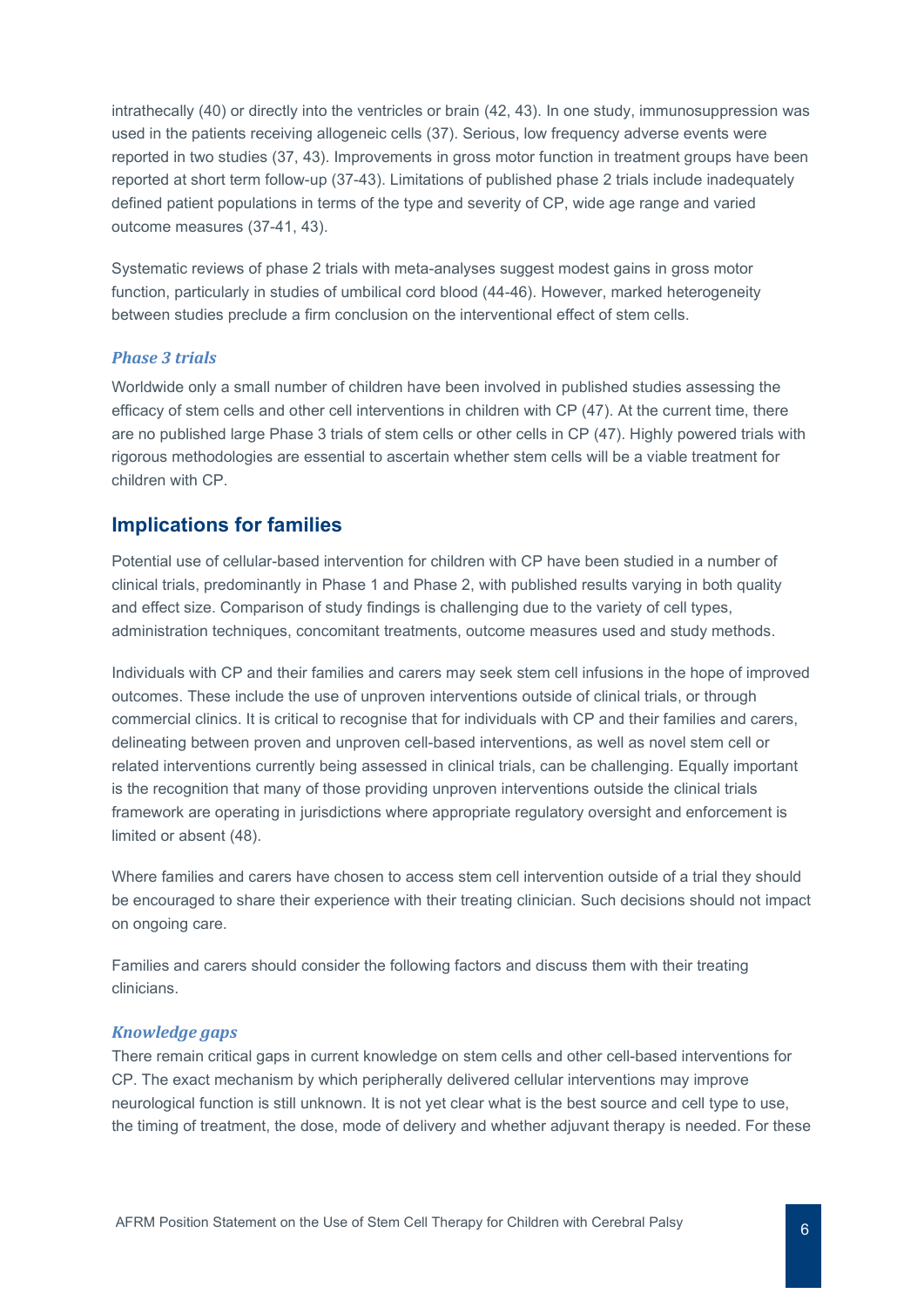reasons families and carers are encouraged to consider limiting their involvement to well-designed clinical trials.

### *Potential risks*

Families and carers should bear in mind that while there has been progress in stem cell research, there remains uncertainty surrounding benefits in improving motor skills when used as a treatment for CP. Of great concern is the potential for serious risks with such treatments, particularly where there are insufficient safeguards around characterisation of administered cells and mode of delivery (14).

#### *Other considerations*

- Stem cell interventions may incur significant financial costs as well as disruption to families and carers. Costs may deter families and carers from pursuing other treatments which may potentially improve quality of life.
- Undergoing cell-based interventions outside a clinical trial may disqualify patients from participating in future registered trials.
- Some families and carers of children with CP may have cord blood or sibling cord blood saved in cord blood banks. Use of stored cord blood should only be considered as part of a clinical trial to assess safety and outcomes.

## <span id="page-7-0"></span>**Conclusion**

At the current time the published controlled studies of cell-based interventions in CP vary in the methods used and the quality of trials. There is insufficient evidence to make conclusions about the clinical effects of such interventions.

A large phase 3 clinical trial is required to determine the efficacy of stem cell treatments for children with CP. It is recommended that stem cells and other cell-based interventions for CP should only be used as part of well-designed clinical trials.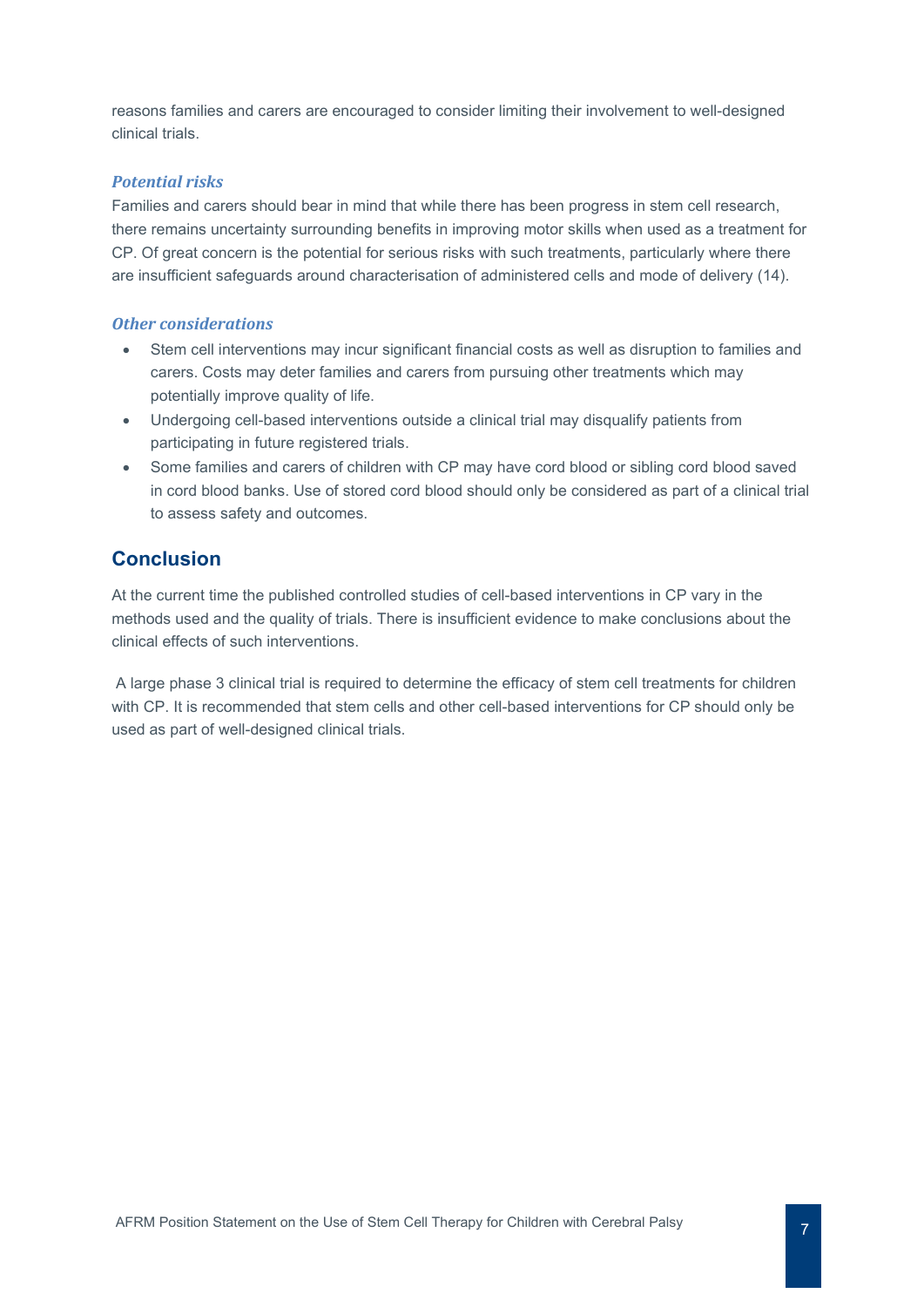# **References**

1. McIntyre S, Novak I, Cusick A. Consensus research priorities for cerebral palsy: a Delphi survey of consumers, researchers, and clinicians. Developmental Medicine & Child Neurology. 2010;52(3):270-5.

2. Cerebral Palsy Alliance Research Institute. Australian Cerebral Palsy Register Report. 2018. 3. Rosenbaum P, Paneth N, Leviton A, Goldstein M, Bax M, Damiano D, et al. A report: the definition and classification of cerebral palsy April 2006. Developmental medicine and child neurology Supplement. 2007;109:8-14.

4. Palisano RJ, Rosenbaum P, Bartlett D, Livingston MH. Content validity of the expanded and revised Gross Motor Function Classification System. Developmental medicine and child neurology. 2008;50(10):744-50.

5. Korzeniewski SJ, Slaughter J, Lenski M, Haak P, Paneth N. The complex aetiology of cerebral palsy. Nature reviews Neurology. 2018;14(9):528-43.

6. Graham D, Paget SP, Wimalasundera N. Current thinking in the health care management of children with cerebral palsy. The Medical journal of Australia. 2019;210(3):129-35.

7. Zakrzewski W, Dobrzyński M, Szymonowicz M, Rybak Z. Stem cells: past, present, and future. Stem cell research & therapy. 2019;10(1):68.

8. International Society for Stem Cell Research. Stem Cell Basics [Available from: [https://www.closerlookatstemcells.org/learn-about-stem-cells/stem-cell-basics/.](https://www.closerlookatstemcells.org/learn-about-stem-cells/stem-cell-basics/)

9. Boruczkowski D, Pujal JM, Zdolińska-Malinowska I. Autologous cord blood in children with cerebral palsy: a review. International journal of molecular sciences. 2019;20(10).<br>10 One and Half Million Hematopoietic Stem Cell Transplants (HSCT). Disse

10. One and Half Million Hematopoietic Stem Cell Transplants (HSCT). Dissemination, Trends and Potential to Improve Activity By Telemedicine from the Worldwide Network for Blood and Marrow Transplantation (WBMT). 2019 November 13

11. Granot N, Storb R. History of hematopoietic cell transplantation: challenges and progress. haematologica. 2020;105(12).

12. World Health Organization. Haematopoeitic Stem Cell Transplantation HSCtx 2018 [Available from:<https://www.who.int/transplantation/hsctx/en/>

13. International society for stem cell research. Stem Cell Facts [Available from:

[https://www.closerlookatstemcells.org/wp-content/uploads/2018/10/stem-cell-facts.pdf.](https://www.closerlookatstemcells.org/wp-content/uploads/2018/10/stem-cell-facts.pdf)

14. Bauer G, Elsallab M, Abou-El-Enein M. Concise Review: A Comprehensive Analysis of Reported Adverse Events in Patients Receiving Unproven Stem Cell-Based Interventions. Stem cells translational medicine. 2018;7(9):676-85.

De Luca M, Aiuti A, Cossu G, Parmar M, Pellegrini G, Robey PG. Advances in stem cell research and therapeutic development. Nature cell biology. 2019;21(7):801-11.

16. Lee ST, Chu K, Jung KH, Kim SJ, Kim DH, Kang KM, et al. Anti-inflammatory mechanism of intravascular neural stem cell transplantation in haemorrhagic stroke. Brain : a journal of neurology. 2008;131(Pt 3):616-29.

17. Pluchino S, Zanotti L, Brambilla E, Rovere-Querini P, Capobianco A, Alfaro-Cervello C, et al. Immune regulatory neural stem/precursor cells protect from central nervous system autoimmunity by restraining dendritic cell function. PloS one. 2009;4(6):e5959.

18. Vendrame M, Gemma C, de Mesquita D, Collier L, Bickford PC, Sanberg CD, et al. Antiinflammatory effects of human cord blood cells in a rat model of stroke. Stem cells and development. 2005;14(5):595-604.

19. Rosenkranz K, Kumbruch S, Tenbusch M, Marcus K, Marschner K, Dermietzel R, et al. Transplantation of human umbilical cord blood cells mediated beneficial effects on apoptosis, angiogenesis and neuronal survival after hypoxic-ischemic brain injury in rats. Cell and tissue research. 2012;348(3):429-38.

20. Dasari VR, Veeravalli KK, Saving KL, Gujrati M, Fassett D, Klopfenstein JD, et al. Neuroprotection by cord blood stem cells against glutamate-induced apoptosis is mediated by Akt pathway. Neurobiology of disease. 2008;32(3):486-98.

21. Taguchi A, Soma T, Tanaka H, Kanda T, Nishimura H, Yoshikawa H, et al. Administration of CD34+ cells after stroke enhances neurogenesis via angiogenesis in a mouse model. The Journal of clinical investigation. 2004;114(3):330-8.<br>22. Chen SH, Wang JJ. Chen CH. C

22. Chen SH, Wang JJ, Chen CH, Chang HK, Lin MT, Chang FM, et al. Umbilical cord bloodderived CD34⁺ cells improve outcomes of traumatic brain injury in rats by stimulating angiogenesis and neurogenesis. Cell transplantation. 2014;23(8):959-79.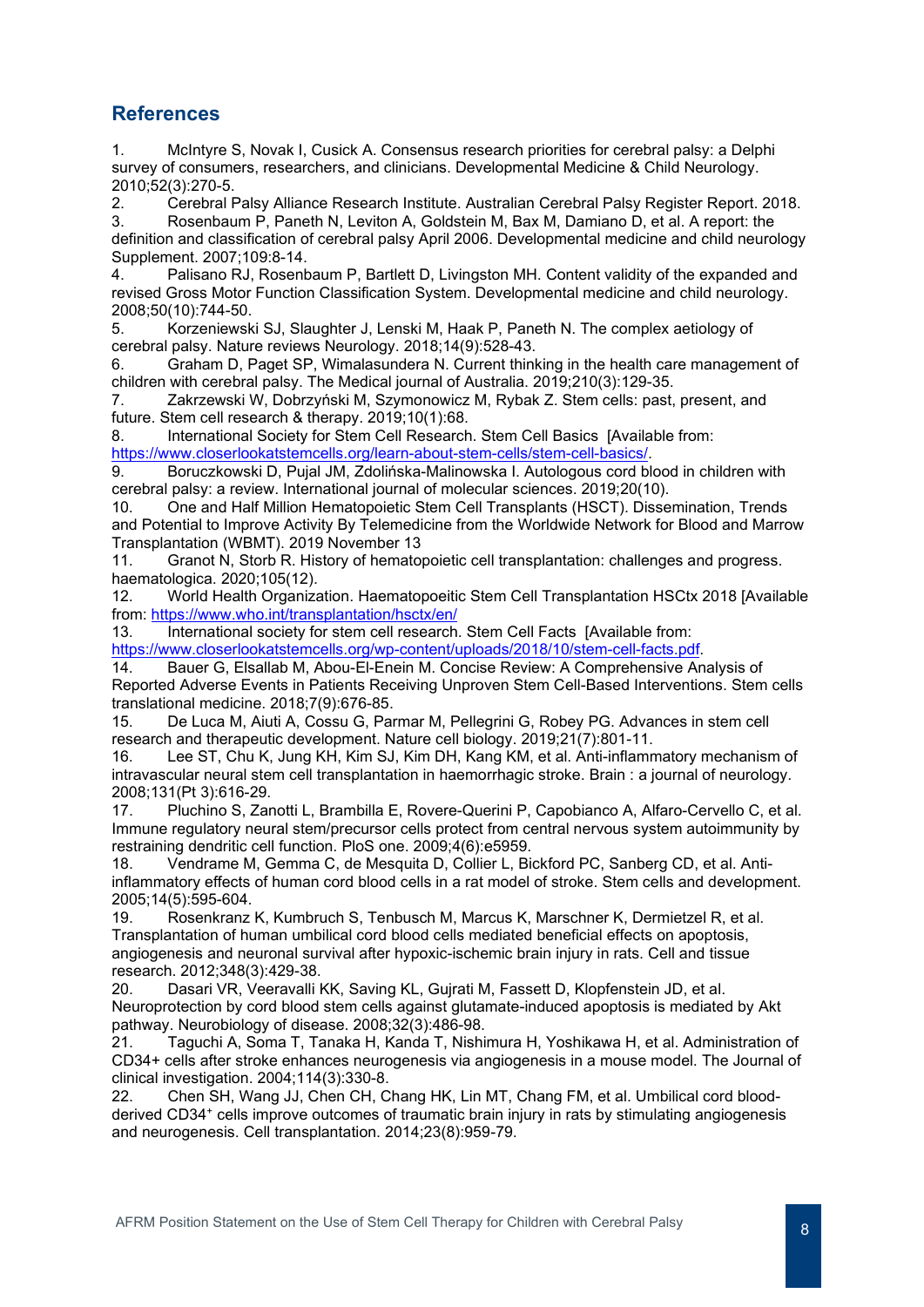23. Lee YH, Choi KV, Moon JH, Jun HJ, Kang HR, Oh SI, et al. Safety and feasibility of countering neurological impairment by intravenous administration of autologous cord blood in cerebral palsy. Journal of translational medicine. 2012;10:58.

24. Romanov YA, Tarakanov OP, Radaev SM, Dugina TN, Ryaskina SS, Darevskaya AN, et al. Human allogeneic AB0/Rh-identical umbilical cord blood cells in the treatment of juvenile patients with cerebral palsy. Cytotherapy. 2015;17(7):969-78.

25. Feng M, Lu A, Gao H, Qian C, Zhang J, Lin T, et al. Safety of Allogeneic Umbilical Cord Blood Stem Cells Therapy in Patients with Severe Cerebral Palsy: A Retrospective Study. Stem Cells International. 2015;2015:325652.<br>26. Crompton K. Novak I. Fal

Crompton K, Novak I, Fahey M, Badawi N, Wallace E, Lee K, et al. Single group multisite safety trial of sibling cord blood cell infusion to children with cerebral palsy: study protocol and rationale. BMJ Open. 2020;10(3):e034974-e.

27. Wang X, Cheng H, Hua R, Yang J, Dai G, Zhang Z, et al. Effects of bone marrow mesenchymal stromal cells on gross motor function measure scores of children with cerebral palsy: a preliminary clinical study. Cytotherapy. 2013;15(12):1549-62.

28. Wang X, Hu H, Hua R, Yang J, Zheng P, Niu X, et al. Effect of umbilical cord mesenchymal stromal cells on motor functions of identical twins with cerebral palsy: pilot study on the correlation of efficacy and hereditary factors. Cytotherapy. 2015;17(2):224-31.

29. Thanh LN, Trung KN, Duy CV, Van DN, Hoang PN, Phuong ANT, et al. Improvement in gross motor function and muscle tone in children with cerebral palsy related to neonatal icterus: an openlabel, uncontrolled clinical trial. BMC pediatrics. 2019;19(1):290.

30. Nguyen LT, Nguyen AT, Vu CD, Ngo DV, Bui AV. Outcomes of autologous bone marrow mononuclear cells for cerebral palsy: an open label uncontrolled clinical trial. BMC pediatrics. 2017;17(1):104.

31. Mancías-Guerra C, Marroquín-Escamilla AR, González-Llano O, Villarreal-Martínez L, Jaime-Pérez JC, García-Rodríguez F, et al. Safety and tolerability of intrathecal delivery of autologous bone marrow nucleated cells in children with cerebral palsy: an open-label phase I trial. Cytotherapy. 2014;16(6):810-20.

32. Zali A, Arab L, Ashrafi F, Mardpour S, Niknejhadi M, Hedayati-Asl AA, et al. Intrathecal injection of CD133-positive enriched bone marrow progenitor cells in children with cerebral palsy: feasibility and safety. Cytotherapy. 2015;17(2):232-41.

33. Nguyen TL, Nguyen HP, Nguyen TK. The effects of bone marrow mononuclear cell transplantation on the quality of life of children with cerebral palsy. Health and quality of life outcomes. 2018;16(1):1-7.

34. Sharma A, Gokulchandran N, Chopra G, Kulkarni P, Lohia M, Badhe P, et al. Administration of autologous bone marrow-derived mononuclear cells in children with incurable neurological disorders and injury is safe and improves their quality of life. Cell transplantation. 2012;21 Suppl 1:S79-90.

35. Sharma A, Sane H, Gokulchandran N, Kulkarni P, Gandhi S, Sundaram J, et al. A Clinical Study of Autologous Bone Marrow Mononuclear Cells for Cerebral Palsy Patients: A New Frontier. Stem Cells International. 2015;2015:905874.

36. Sun JM, Song AW, Case LE, Mikati MA, Gustafson KE, Simmons R, et al. Effect of Autologous Cord Blood Infusion on Motor Function and Brain Connectivity in Young Children with Cerebral Palsy: A Randomized, Placebo-Controlled Trial. Stem cells translational medicine. 2017;6(12):2071-8.

37. Min K, Song J, Kang JY, Ko J, Ryu JS, Kang MS, et al. Umbilical cord blood therapy potentiated with erythropoietin for children with cerebral palsy: a double-blind, randomized, placebocontrolled trial. Stem cells (Dayton, Ohio). 2013;31(3):581-91.

38. Kang M, Min K, Jang J, Kim SC, Kang MS, Jang SJ, et al. Involvement of Immune Responses in the Efficacy of Cord Blood Cell Therapy for Cerebral Palsy. Stem cells and development. 2015;24(19):2259-68.

39. Huang L, Zhang C, Gu J, Wu W, Shen Z, Zhou X, et al. A Randomized, Placebo-Controlled Trial of Human Umbilical Cord Blood Mesenchymal Stem Cell Infusion for Children With Cerebral Palsy. Cell transplantation. 2018;27(2):325-34.

40. Liu X, Fu X, Dai G, Wang X, Zhang Z, Cheng H, et al. Comparative analysis of curative effect of bone marrow mesenchymal stem cell and bone marrow mononuclear cell transplantation for spastic cerebral palsy. Journal of translational medicine. 2017;15(1):48.<br>41. Gu J. Huang L. Zhang C. Wang Y. Zhang R. Tu Z. et al. Therap

41. Gu J, Huang L, Zhang C, Wang Y, Zhang R, Tu Z, et al. Therapeutic evidence of umbilical cord-derived mesenchymal stem cell transplantation for cerebral palsy: a randomized, controlled trial. Stem cell research & therapy. 2020;11(1):1-12.